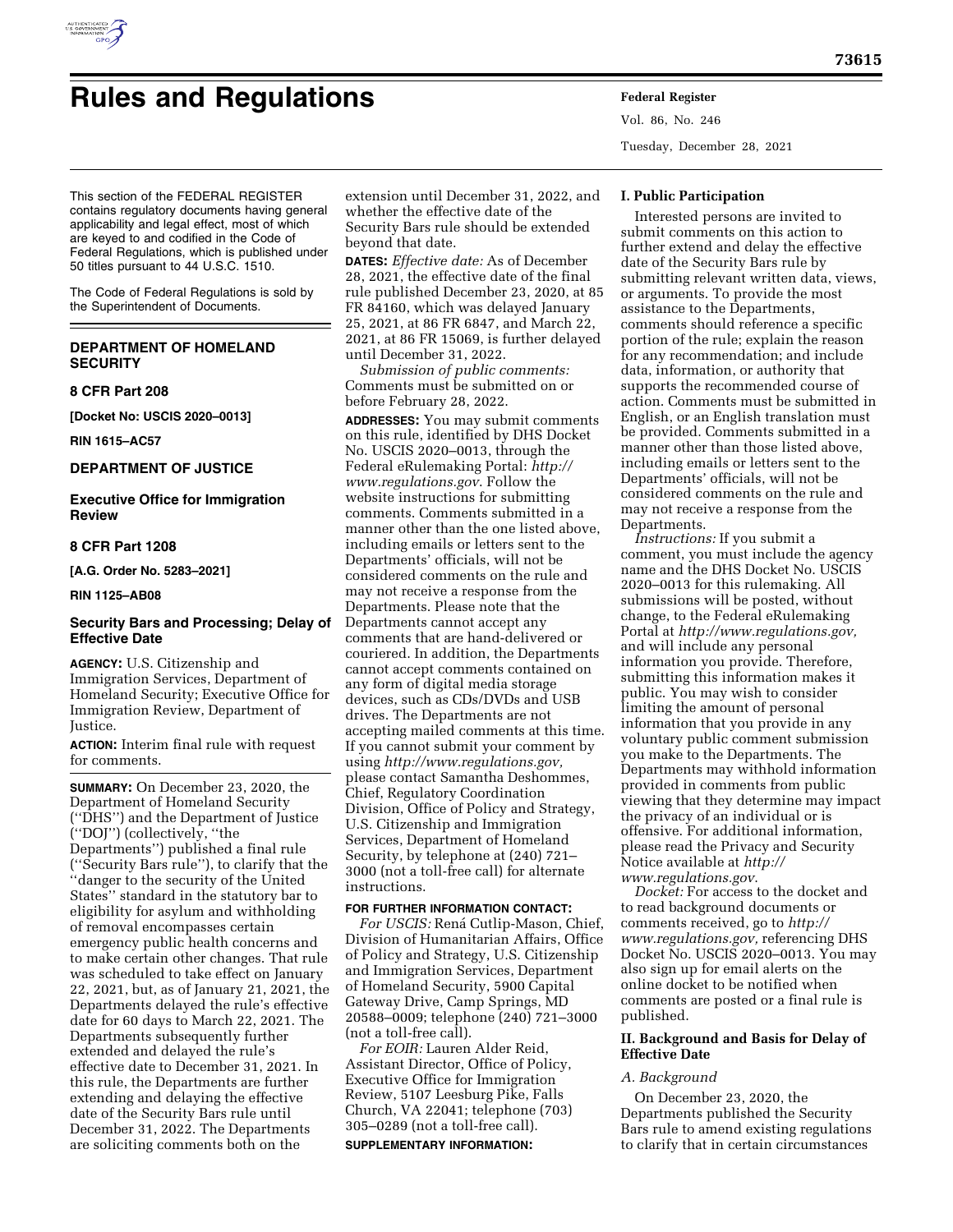there are ''reasonable grounds for regarding [an] alien as a danger to the security of the United States'' or ''reasonable grounds to believe that [an] alien is a danger to the security of the United States'' based on emergency public health concerns generated by a communicable disease, making the noncitizen ineligible to be granted asylum in the United States under section 208 of the Immigration and Nationality Act (''INA'' or ''the Act''), 8 U.S.C. 1158, or the protection of withholding of removal under the Act or subsequent regulations (because of the threat of torture). *Security Bars and Processing,* 85 FR 84160 (Dec. 23, 2020). The rule was scheduled to take effect on January 22, 2021.

On January 20, 2021, the White House Chief of Staff issued a memorandum asking agencies to consider delaying, consistent with applicable law, the effective dates of any rules that had been published and not yet gone into effect, for the purpose of allowing the President's appointees and designees to review questions of fact, law, and policy raised by those regulations. *See*  Memorandum for the Heads of Executive Departments and Agencies from Ronald A. Klain, Assistant to the President and Chief of Staff, *Re: Regulatory Freeze Pending Review* (Jan. 20, 2021), *available at* 86 FR 7424 (Jan. 28, 2021). As of January 21, 2021, the Departments delayed the effective date of the Security Bars rule to March 22, 2021, and then further delayed the effective date of the Security Bars rule to December 31, 2021, consistent with that memorandum and a preliminary injunction in place with respect to a related rule, as discussed below. *See*  Security Bars and Processing; Delay of Effective Date, 86 FR 6847 (Jan. 25, 2021); Security Bars and Processing; Delay of Effective Date, 86 FR 15069 (Mar. 22, 2021).

#### *B. Reason for Delay*

As stated in the *Security Bars and Processing; Delay of Effective Date*  interim final rule (''March Security Bars Delay IFR'') published on March 22, 2021, the Departments had good cause to delay the Security Bars rule's effective date further without advance notice and comment because implementation of the Security Bars rule was infeasible due to a preliminary injunction against a related rule. *See* 86 FR at 15070. Specifically, the Security Bars rule relies on revisions to the Departments' regulations previously made on December 11, 2020, by a separate joint rule, *Procedures for Asylum and Withholding of Removal; Credible Fear and Reasonable Fear* 

*Review* (''Global Asylum final rule'').1 The Global Asylum final rule was scheduled to become effective before the Security Bars rule. However, on January 8, 2021, 14 days prior to the effective date of the Security Bars rule, in the case of *Pangea Legal Services* v. *Department of Homeland Security (*''*Pangea II*''*),* a district court preliminarily enjoined the Departments ''from implementing, enforcing, or applying the [Global Asylum final] rule . . . or any related policies or procedures.'' 2 The preliminary injunction remains in place. Thus, implementation of the Security Bars rule continues to be infeasible.

Specifically, the Security Bars rule relies upon the regulatory framework that was established in the Global Asylum final rule in applying bars to asylum eligibility and withholding of removal during credible fear screenings.3 On July 9, 2020, the Departments published a Notice of Proposed Rulemaking for the Security Bars rule (''Security Bars NPRM''), which proposed regulatory text instructing adjudicators to apply the security bars to asylum eligibility and withholding of removal during credible fear screenings.4 This proposal would have modified the then-existing regulatory framework instructing that evidence that the individual is, or may be, subject to a bar to asylum eligibility or withholding of removal, including the ''danger to the security of the United States'' bars underlying the Security Bars rule, does not have an impact on a credible fear determination.5 The Security Bars NPRM justified this modification as necessary to allow DHS to quickly remove individuals covered by the security bars to asylum eligibility and withholding of removal, rather than sending potentially barred individuals to full removal proceedings pursuant to section 240 of the INA,  $8\overline{U}$ .S.C. 1229a

3*See, e.g.,* 85 FR at 84176 (''As noted, the [Security Bars] final rule is not, as the NPRM proposed, modifying the regulatory framework to apply the danger to the security of the United States bars at the credible fear stage because, in the interim between the NPRM and the final rule, the [Global Asylum final rule] did so for all of the bars to eligibility for asylum and withholding of removal.''); *id.* at 84189 (describing changes made in the Security Bars rule ''to certain regulatory provisions not addressed in the proposed rule as necessitated by the intervening promulgation of the [Global Asylum final] Rule'').

4*Security Bars and Processing,* 85 FR 41201, 41216–18 (July 9, 2020). 5*See id.* at 41207.

(''section 240 removal proceedings''), for consideration of further relief or protection from removal before an immigration judge, which can take months or even years.6 The Security Bars NPRM further explained that applying the security bars during credible fear screenings was necessary to reduce health and safety dangers to both the public at large and DHS officials.7

On December 11, 2020, while the Departments were reviewing the comments submitted in response to the Security Bars NPRM, the Global Asylum final rule was published.8 The Global Asylum final rule changed the general practice described above to apply all bars to asylum eligibility and withholding of removal during credible fear screenings.9 Most relevant, the Global Asylum final rule changed the then-existing regulatory framework described above, in which evidence of a bar to asylum eligibility or withholding of removal does not have any impact on a credible fear determination (even though the bars would be part of the ultimate adjudication of asylum eligibility or withholding of removal before the Executive Office of Immigration Review), to a framework that instead required asylum officers to apply all of the bars to asylum eligibility or withholding of removal during credible fear screenings.10

On December 23, 2020, the Security Bars rule was published. In this final rule, the Departments revised the text from the Security Bars NPRM to explicitly rely on the intervening changes made by the Global Asylum final rule.11 As a result, the regulatory text of significant portions of the Security Bars rule relies upon and repeats broader regulatory text established by the Global Asylum final rule, such as applying bars to asylum eligibility and withholding of removal during credible fear screenings.12 The Security Bars rule assumed that the Global Asylum final rule would be in effect, and, therefore, the Security Bars rule did not make additional changes to the credible fear framework.13

11 85 FR at 84174–77.

12*See, e.g., id.* at 84194–98 (revising 8 CFR 208.30, 235.6, 1208.30, and 1235.6, among other provisions); *accord* 85 FR at 80390–80401 (same).

13*See* 85 FR at 84175 (''The Departments note that the final rule is not, as the NPRM proposed, modifying the regulatory framework to apply the danger to the security of the United States bars at

<sup>1</sup>*See* 85 FR 80274 (Dec. 11, 2020).

<sup>2</sup>*Pangea Legal Servs.* v. *U.S. Dep't of Homeland Sec.,* 512 F. Supp. 3d 966, 977 (N.D. Cal. 2021). By issuing this rule to further extend and delay the effective date of the Security Bars rule, the Departments are not indicating a position on the outcome thus far in *Pangea II*.

<sup>6</sup> *Id.* at 41210–12.

<sup>7</sup> *Id.* at 41210.

<sup>8</sup> 85 FR 80274 (Dec. 11, 2020).

<sup>9</sup> *Id.* at 80391.

<sup>10</sup> *Id.*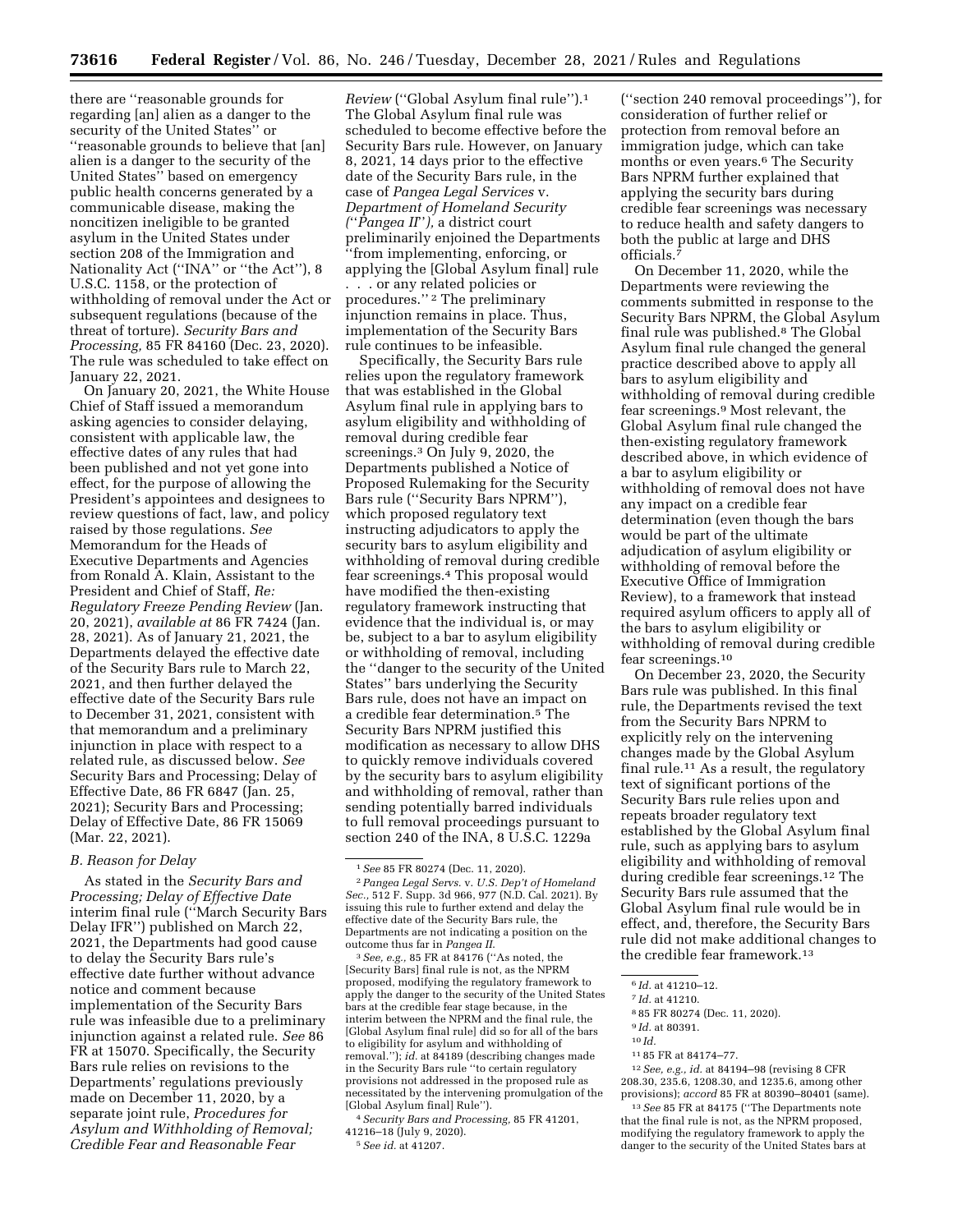As a result of the interplay between the two rules, implementation of the Security Bars rule would risk violating the injunction against the application, implementation, or enforcement of the Global Asylum final rule and any related policies or procedures. Effective implementation of the Security Bars rule relies on the application of the asylum and withholding of removal bars to eligibility at the credible fear screening stage, as established by the Global Asylum final rule.14 Accordingly, implementing the Security Bars rule—and effectively reinserting or relying upon regulatory provisions that the *Pangea II* court has enjoined—may potentially violate the court's injunction. In other words, the court's injunction in *Pangea II* makes it impermissible under the current regulatory framework to apply the bars to asylum eligibility and withholding of removal outlined in the Security Bars rule to noncitizens in the credible fear screening process. Given these circumstances, the Departments believe that the Security Bars rule, which could not be implemented as designed, would not necessarily provide the framework for achieving its intended goals.

Accordingly, the Departments are further extending and delaying the effective date of the Security Bars rule until December 31, 2022, because of the aforementioned litigation. If the injunction against implementation of the Global Asylum final rule is lifted before December 31, 2022, the Departments can revise the effective date of the Security Bars rule as needed to account for this change. Similarly, if the injunction remains in effect on that date, the Departments may delay the effective date of the Security Bars rule further. The Departments have chosen this time-limited delay, rather than an

indefinite delay, due to the preliminary nature of the injunction.

## *C. Future Rulemaking To Modify or Rescind Security Bars Rule*

The Departments are reviewing and reconsidering the Security Bars rule in light of the Administration's policies of ensuring the safe and orderly reception and processing of asylum seekers consistent with public health and safety, strengthening the asylum system, and removing barriers that impede access to immigration benefits, with the additional context of the complex relationship between the Global Asylum final rule and the Security Bars rule, and the court's injunction in *Pangea II*.15 The Departments are reevaluating whether the Security Bars rule provides the most appropriate and effective framework for achieving its goals of mitigating the spread of communicable diseases, including COVID–19, among certain noncitizens in the credible fear screening process, as well as DHS personnel and the public. The Departments plan to publish a separate NPRM to solicit public comments on whether to modify or rescind the Security Bars rule.16

In the March Security Bars Delay IFR, the Departments explained that they were considering amending or rescinding the Security Bars rule and noted that they may extend the delay in its effective date beyond December 31, 2021, if the injunction remained in effect at the time. 86 FR at 15071. The Departments sought public comments on whether the Security Bars rule should be revised or revoked and information on alternative approaches that may achieve the best public health outcome consistent with the Administration's immigration policy goals.17 The Departments received 66 comments in response to the March Security Bars Delay IFR, which the Departments would address in any

16*See* Executive Office of the President, Office of Management and Budget, Office of Information and Regulatory Affairs, *Spring 2021 Unified Agenda of Regulatory and Deregulatory Actions, Bars to Asylum Eligibility and Procedures, [https://](https://www.reginfo.gov/public/do/eAgendaViewRule?pubId=202104&RIN=1615-AC69) [www.reginfo.gov/public/do/eAgendaViewRule?](https://www.reginfo.gov/public/do/eAgendaViewRule?pubId=202104&RIN=1615-AC69) [pubId=202104&RIN=1615-AC69](https://www.reginfo.gov/public/do/eAgendaViewRule?pubId=202104&RIN=1615-AC69)* (last visited Dec. 14, 2021).

separate future rulemaking to modify or rescind the Security Bars rule.

The Departments recognize that the COVID–19 public health emergency is highly dynamic and continues to pose health and safety risks for noncitizens held in congregate settings, particularly at holding and detention facilities, agency personnel, and the public.18 As the COVID–19 public health emergency has continued to evolve, the Departments continue to reconsider and reevaluate how best to mitigate the spread of COVID–19 and which actions are most appropriate in accordance with their legal authorities.

#### **III. Request for Comment on Further Delay of the Effective Date of the Security Bars Rule**

The Departments continue to welcome data, views, and information regarding the effective date of the Security Bars rule. The Departments also are soliciting comments on whether the effective date should be extended beyond December 31, 2022, if the *Pangea II* injunction is still in effect or if other intervening events occur.

## **IV. Regulatory Requirements**

#### *A. Administrative Procedure Act*

Under the Administrative Procedure Act (''APA''), agencies are not required to engage in pre-promulgation noticeand-comment under 5 U.S.C. 553(b) and (c) when an agency ''for good cause finds . . . that notice and public procedure thereon are impracticable, unnecessary, or contrary to the public interest.'' 5 U.S.C. 553(b)(B). As stated above, the Departments have determined that the good cause exception applies to this rule because implementation of the Security Bars rule has not been—and continues to not be—feasible due to a preliminary injunction against a related rule. As explained above, the Security Bars rule's reliance upon—and interplay with—the Global Asylum final rule means that implementation of the Security Bars rule would risk violating the *Pangea II* injunction. The preliminary injunction remains in place. It is therefore impractical and unnecessary for the Departments to provide notice and an opportunity to comment, because any comments received cannot and will not affect the injunction underlying the need for delay. *See EME Homer City Generation, L.P.* v. *E.P.A.,* 795 F.3d 118, 134–35

the credible fear stage. In the interim between the NPRM and the final rule, the Global Asylum final rule did so for bars to eligibility for asylum and withholding of removal.'').

<sup>14</sup>As the Departments explained in the Security Bars rule, the intervening Global Asylum final rule made changes to the credible fear screening framework to provide that noncitizens receiving positive credible fear determinations be placed in asylum-and-withholding only proceedings, rather than section 240 removal proceedings. *See* 85 FR at 84188. The Security Bars rule relied upon this change made in the Global Asylum final rule to provide that noncitizens who receive positive credible fear determinations under the Security Bars rule will be placed in such asylum-andwithholding only proceedings rather than section 240 removal proceedings, unless they are removed to third countries. *See id.* The Security Bars rule also assumes that the Departments are using the reasonable possibility of persecution or torture standards for withholding of removal claims in the credible fear screening context, which is also a change that was made in the Global Asylum final rule. *See id.* at 84188, 84191.

<sup>15</sup>*See, e.g.,* Executive Order 14010 of February 2, 2021, *Creating a Comprehensive Regional Framework to Address the Causes of Migration, to Manage Migration Throughout North and Central America, and to Provide Safe and Orderly Processing of Asylum Seekers at the United States Border,* 86 FR 8267 (Feb. 5, 2021); Executive Order 14012 of February 2, 2021, *Restoring Faith in Our Legal Immigration Systems and Strengthening Integration and Inclusion Efforts for New Americans,* 86 FR 8277 (Feb. 5, 2021).

<sup>17</sup>*See* 86 FR at 15069, 15071.

<sup>18</sup>*See Public Health Reassessment and Order Suspending the Right to Introduce Certain Persons from Countries Where a Quarantinable Communicable Disease Exists,* 86 FR 42828, 42830, 42833, 42835–36 (Aug. 5, 2021).